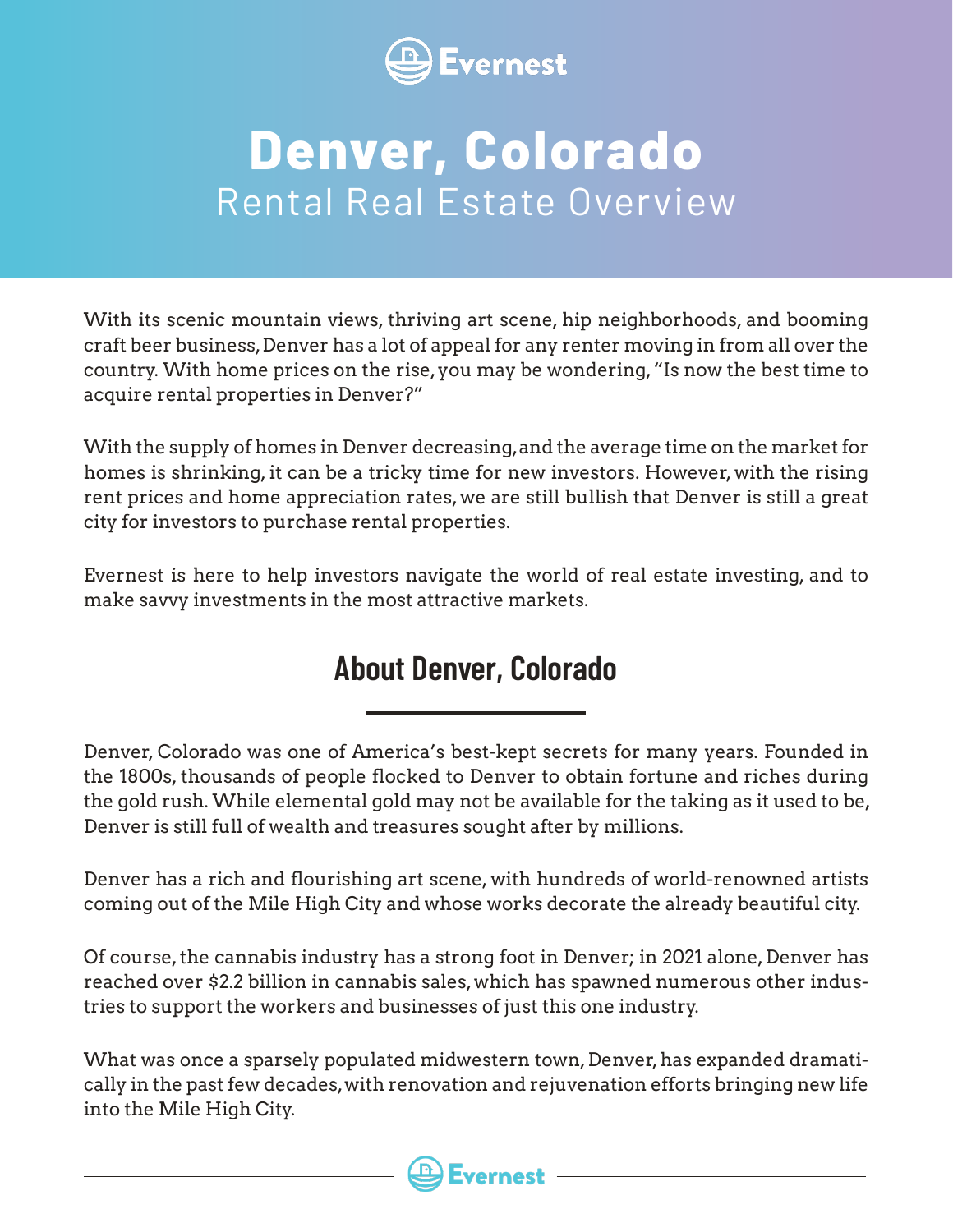Whether it's the beautiful Rocky Mountains and scenic hiking trails bringing you to Denver or its busy city life with exponentially expanding commerce, Denver has so much to offer its residents and visitors as well.



**City of Denver Statistics**

Denver is nicknamed the Mile High City because of its elevation of 5,280 feet, or 1 mile above sea level. While the change in altitude and air pressure can adversely affect visitors, most people's bodies get used to it after just a couple of weeks. Visitors are advised to drink lots of water and take a break from walking if they start to feel dizzy or light-headed.

One thing that some Denver residents never get used to, however, is the stunning scenery and a gorgeous view of the mountains. Denver is full of lush greenery with many flowers and plants, making it a beautiful, inviting city to explore year-round.

Contrary to popular belief, Denver is not a mountain town. Occupying 8,414 square miles at the base of the Rocky Mountains, the Denver-Aurora-Lakewood metro area has a population of 2,967,239 according to the 2020 [census](https://censusreporter.org/profiles/31000US19740-denver-aurora-lakewood-co-metro-area/), with a median age of 35 years old, and the population has increased 20% in the last ten years.

While the [unemployment rate](https://www.deptofnumbers.com/unemployment/colorado/denver/) of Denver is 6.2% as of July 2021, the Mile-High City has experienced rapid economic growth in the last ten years, with the GDP of Denver [reach](https://www.statista.com/statistics/183883/gdp-of-the-denver-metro-area/)[ing](https://www.statista.com/statistics/183883/gdp-of-the-denver-metro-area/) \$202.4 billion in 2019.

As of 2019, Denver's [median income](https://www.census.gov/quickfacts/fact/table/denvercitycolorado,US/PST045219) per capita is \$43,770, and the median income per household is \$68,592, making it almost double the national average for the same time frame. While Denver has been heavily impacted by the 2020 COVID pandemic, facing job losses and many small businesses shutting down, some big companies are growing exponentially and employing thousands.

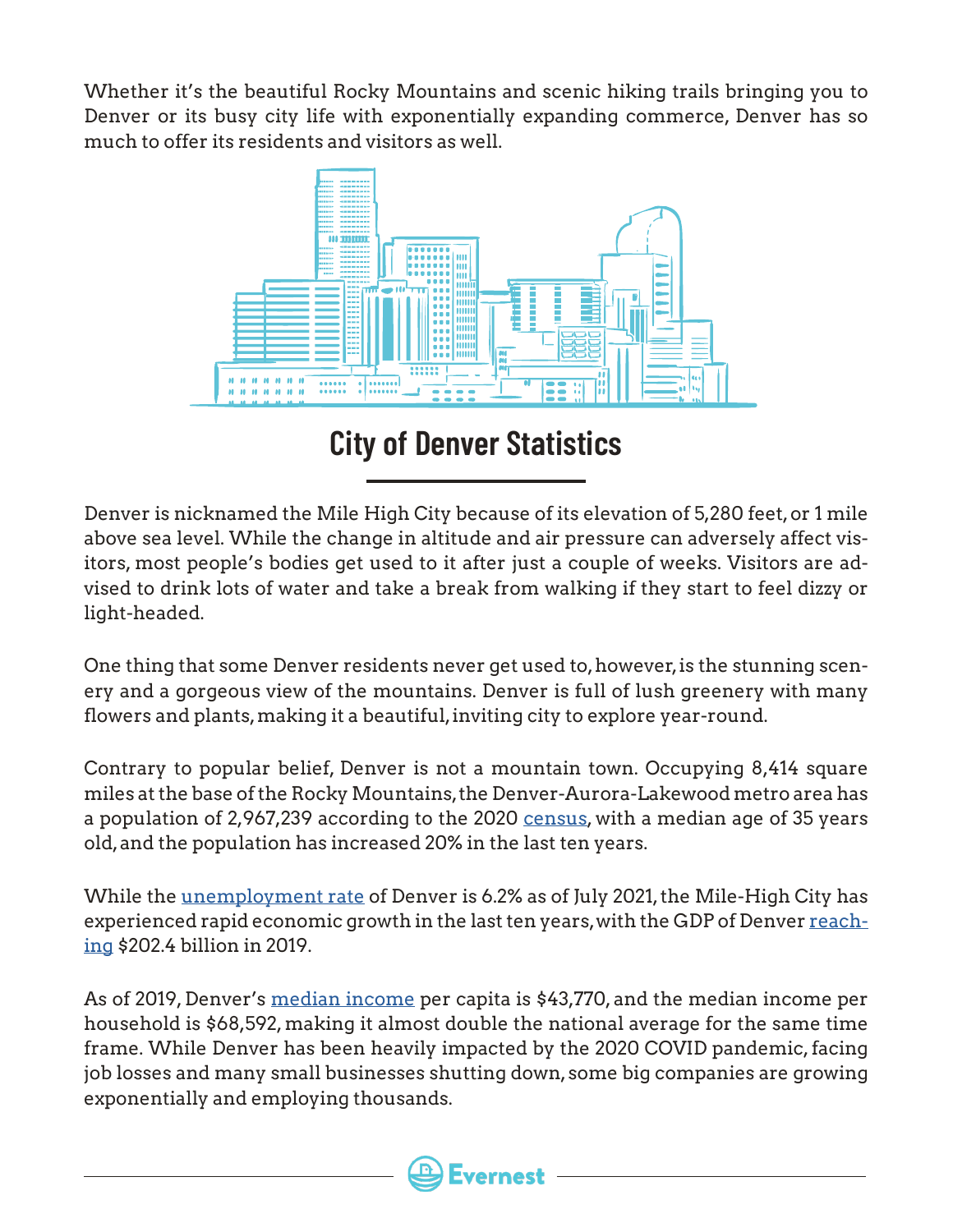

#### **Here are 10 of the [largest employers](https://www.careerinfonet.org/oview6.asp?printer=true&stfips=08) in Denver, Colorado:**

| <b>Company Name</b>              | <b>Number of employees</b> |
|----------------------------------|----------------------------|
| University of Colorado-Boulder   | 13,300                     |
| Lockheed Martin Space Systems    | 10,000                     |
| <b>Western Union Co</b>          | 6,000                      |
| Denver Health                    | 5,418                      |
| Children's Hospital Colorado     | 5,025                      |
| Lumen Technologies Inc           | 5,000                      |
| UCHealth University of CO        | 4,911                      |
| <b>Schriver Air Force Base</b>   | 4,800                      |
| University of Boulder            | 4,500                      |
| UCHealth Memorial Hospital North | 4,200                      |

Denver is consistently [rated](https://realestate.usnews.com/places/rankings/best-places-to-live) one of the best U.S. cities to live in, and for a good reason. Proximity to the mountains, booming job market, and a town full of fit, friendly residents are all part of what makes Denver such an attractive residential destination.

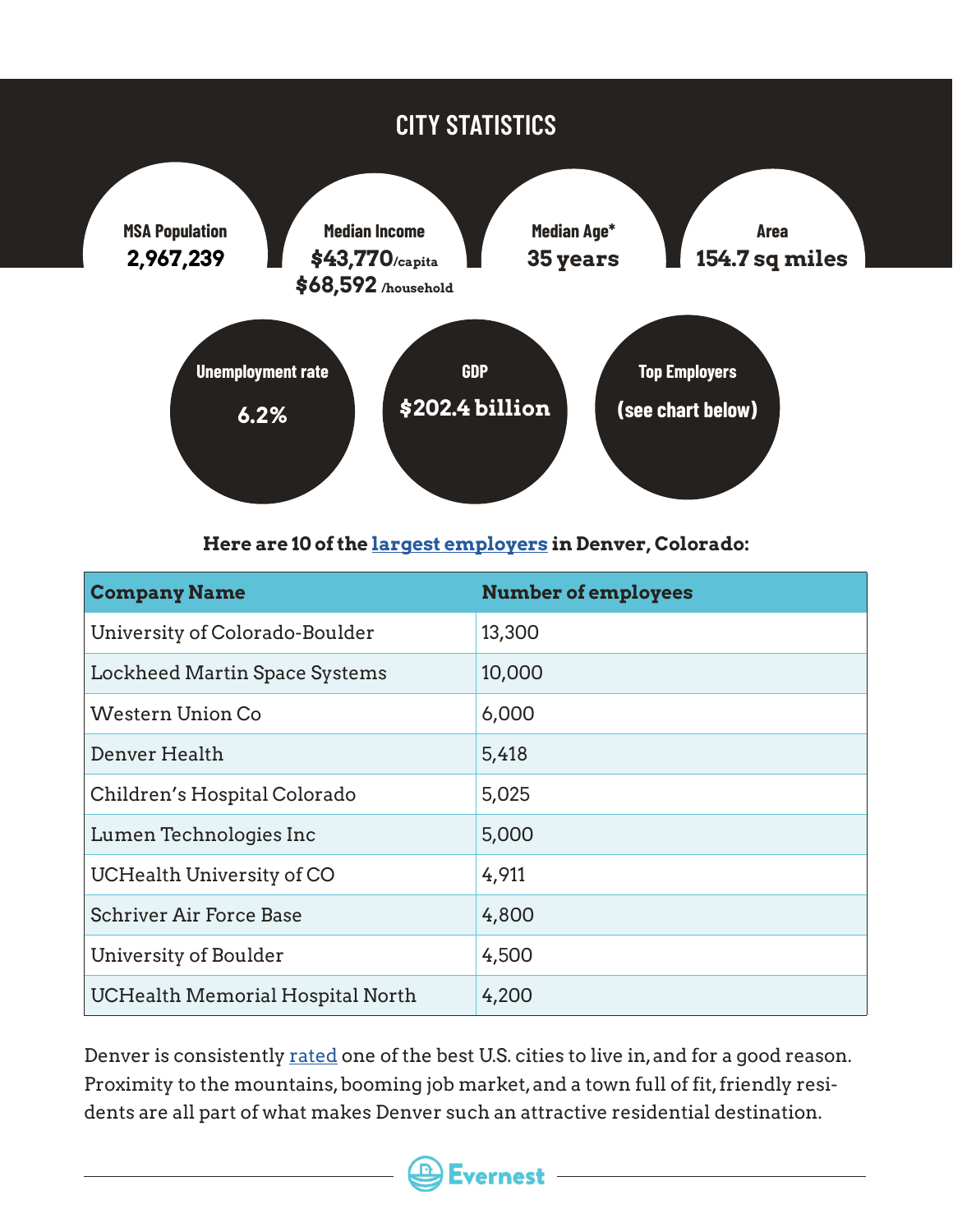#### **Denver Real Estate Market Statistics**

- Denver has **78 statistical** [neighbor](https://www.denvergov.org/maps/map/neighborhoods)[hoods](https://www.denvergov.org/maps/map/neighborhoods) spanning the entire city. Each neighborhood is unique in its own way, and each neighborhood offers residents their perspective on living in this fantastic city. Whether it's the arts, the creative and innovative restaurants, or the plethora of beer breweries, each of Denver's unique neighborhoods can provide a great place to live, work, play, and raise a family.
- Many of Denver's 78 neighborhoods have seen tremendous growth and renovation over the last couple of decades, with once-empty, rural suburbs becoming more populated and evolving economically. The last decade has seen considerable evolution in renovating older homes and buildings, eliminating unusable space within the city, and transforming it into an efficient, thriving city. Larimer Square is a great example of a historic district that has been carefully and beautifully restored in recent years. Villa Park, Hampden, and Highland are some more examples of old Neighborhoods that have been redeveloped, breathing new life and commerce into these rich areas.
- As of [August 2021](https://www.realtor.com/realestateandhomes-search/Denver_CO/overview), there were **4,056** active listings for homes for sale in Denver, Colorado, with the **median list price for homes at \$545,000**. Due to the recent real estate boom in Denver, more and more sellers are receiving more than the asking price for their homes, bringing the **median sale price to \$548,000,** making the **sale-to-list ratio 100.5%. But this doesn't mean that there aren't deals to be found in this market.**

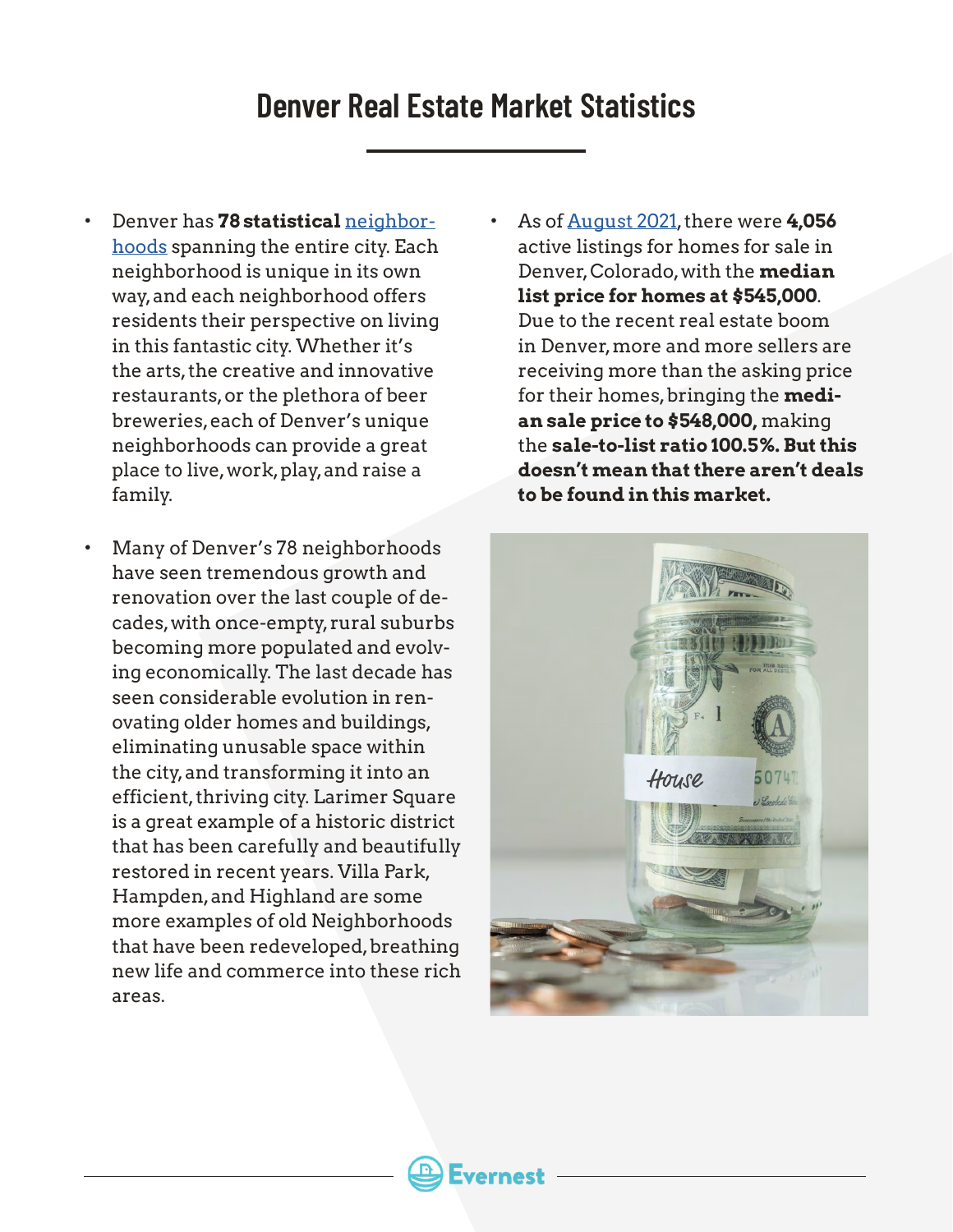- On average, the median price per square foot listing in Denver is **\$343 per square foot** of the house, which is almost double the national average, making Denver an excellent choice for investing in real estate properties.
- Once a house is put on the market in Denver, Colorado, the median amount of time it spends in  $MLS<sub>r</sub>$ [or multiple listing services,](https://www.dmarealtors.com/sites/default/files/file/2021-08/DMAR_MarketTrendsReport_August2021.pdf) is only **4 days**. The rapid turnaround time for houses for sale is partly due to the increase in demand for housing in the Denver area. Because of this, many real estate experts project that buying property in Denver is a significant investment, as the value of homes will rise as the supply becomes smaller, but the demand continues to grow.
- As far as renting goes, the median rent [price](https://www.apartmentlist.com/co/denver#rent-report) in Denver is **\$1,640**, putting **the price-to-rent ratio at 19**, a little higher than the national average and making it an attractive option to buy property in Denver.
- **Denver has a home vacancy rate of 4.17%**, with more and more properties being rented daily. The dwindling rental vacancy rate is mainly due to the vast population boost that Denver has seen over the past ten years, and because there are fewer empty rental units, rent prices are rising. This means that if we're able to help you acquire a great rental property, we will not have an issue also finding a well-qualified resident.
- As of [August 2021](https://www.noradarealestate.com/blog/denver-real-estate-market/), **the median rate of appreciation is 14%**, which is double the rate of gratitude before the COVID-19 pandemic, meaning that homes are becoming more valuable every year and that all the trends point to the increased value of homes in Denver. Buying property in Denver is a smart move, as we can expect the appreciation rate to continue to rise as demand for homes grows while the supply [continues to shrink](https://www.noradarealestate.com/blog/denver-real-estate-market/) (Norada).
- [Compared](https://realestate.usnews.com/real-estate/articles/denver-real-estate-housing-market-forecasts-trends) to the beginning of 2020, **foreclosure filings are down more than 83%**, and completed foreclosures have been reduced by more than 66%. This is primarily because the U.S. Department of Housing & Urban Development stopped all foreclosures because of the COVID-19 pandemic. However, that protection expired on July 31st, so there is a good chance that foreclosures will resume in the coming months in Denver and the rest of the country.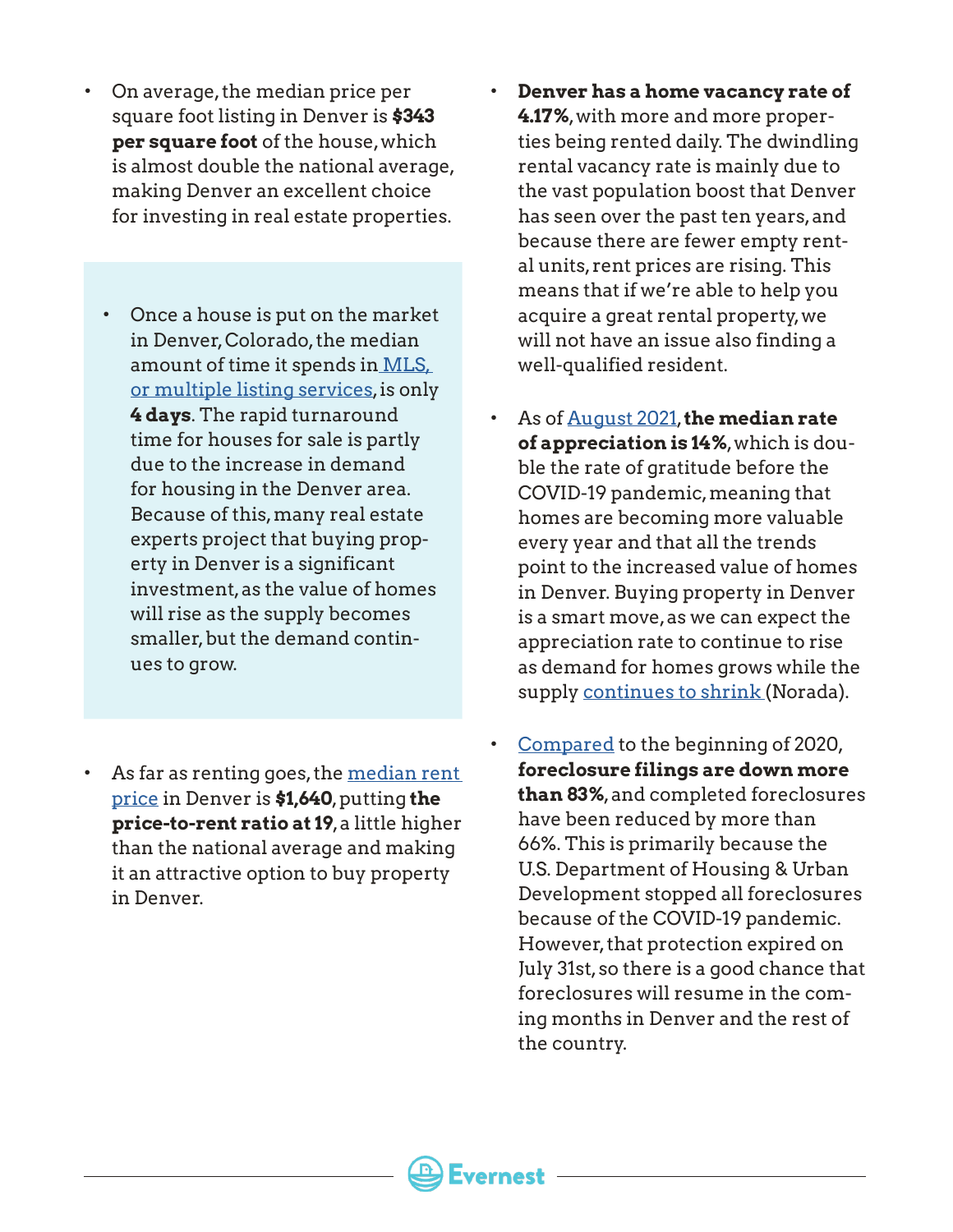#### **DENVER REAL ESTATE MARKET STATISTICS**

**78** Neighborhoods

**\$343**  Median Price per Square Foot

**4,056** Homes for sale

> **100.5%** Sale-to-List Price Ratio

**14%** 1-Year Appreciation Rate

**19** Price-To-Rent Ratio

**4,17%** Percentage Of Vacant Homes

**\$545,000** Median List Price

> **4 days** Median Days on Market

**\$548,000** Median Sold Home Price

**\$1,640** Median Rent Price

**40% at risk**  Foreclosure Rate

| <b>Year</b> | <b>Median Home Price</b> | <b>Average Appreciation</b> |
|-------------|--------------------------|-----------------------------|
| 2011        | \$207,000                | $-1.1%$                     |
| 2012        | \$231,500                | 10.3%                       |
| 2013        | \$253,000                | 9.2%                        |
| 2014        | \$274,900                | 6.5%                        |
| 2015        | \$312,000                | 12.1%                       |
| 2016        | \$374,773                | 9.2%                        |
| 2017        | \$375,000                | 8.0%                        |
| 2018        | \$405,000                | 8.2%                        |
| 2019        | \$415,439                | 2.4%                        |
| 2020        | \$449,900                | 8.7%                        |

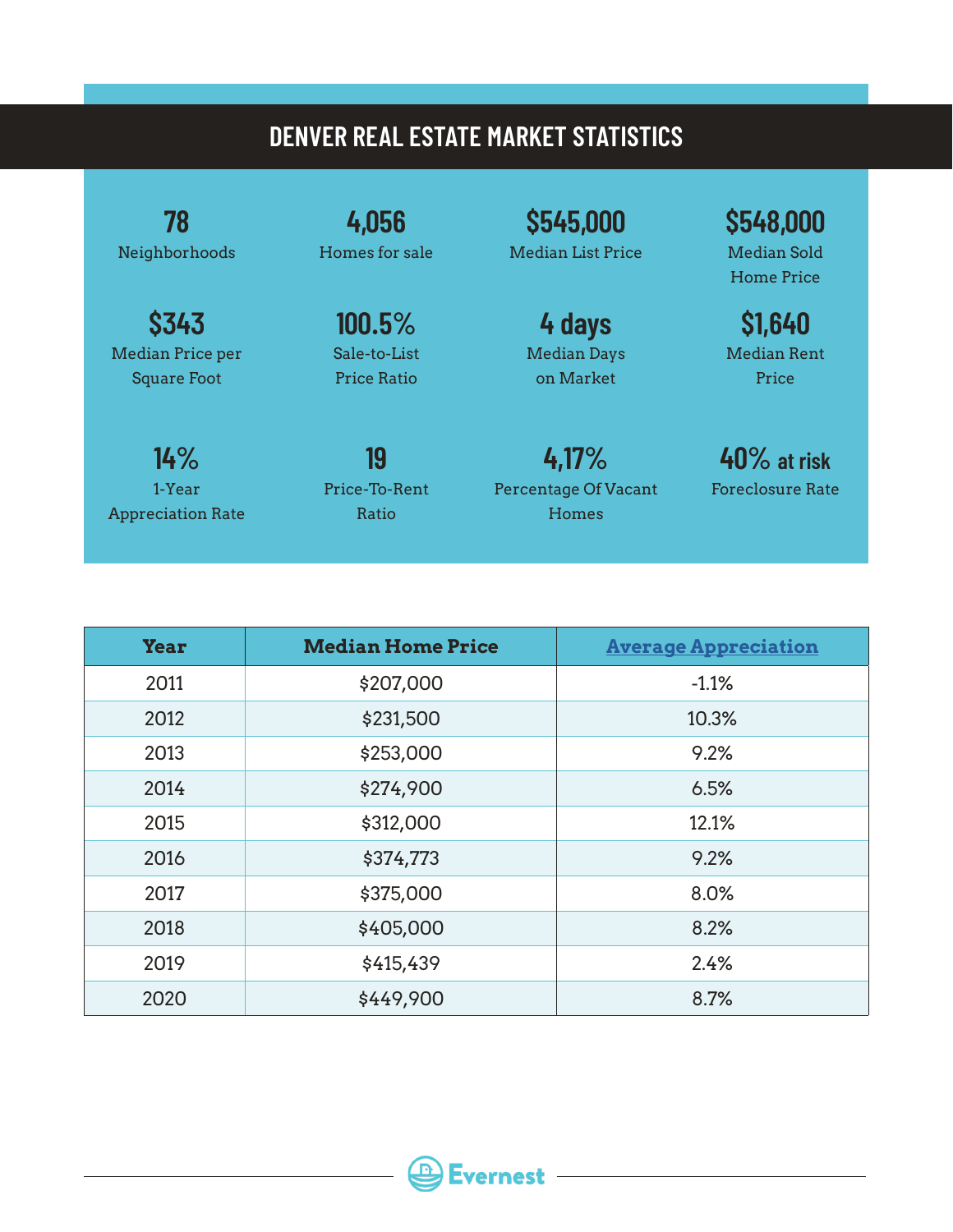#### **Here are THE 10 MOST EXPENSIVE NEIGHBORHOODS in Denver**

| Neighborhood/Zip                | <b>Median Home</b><br><b>Value</b> | <b>Median Monthly</b><br>Rent |
|---------------------------------|------------------------------------|-------------------------------|
| Stapleton 80238                 | \$592,600                          | \$2,600                       |
| Highland 80211                  | \$538,900                          | \$2,719                       |
| <b>Washington Park</b>          | \$724,900                          | \$2,518                       |
| South Boulder 80305             | \$725,800                          | \$2,625                       |
| Congress Park/Cherry Creek      | \$664,800                          | \$2,469                       |
| <b>Golden 80401</b>             | \$548,00                           | \$2,764                       |
| Sedalia 80135                   | \$607,400                          | \$2,443                       |
| Platte Park/Rosedale/University | \$603,900                          | \$2,293                       |
| Boulder 80301                   | \$574,900                          | \$2,293                       |
| <b>Lowry 80230</b>              | \$626,300                          | \$2,564                       |

Some of the most affordable neighborhoods in Denver are Congress park, with a median rent of \$1,250, Aurora, with a median monthly rent of \$1,350; and Hilltop, with a median monthly rent of \$1,301. It is worth noting that these prices are increasing at a similar rate to the rest of the city. Investing in properties in these neighborhoods can provide you with a great return on your investment, should you choose to invest in [these neigh](https://www.bizjournals.com/denver/news/2020/01/29/denver-no-1-city-attracting-renters.html?ana=e_me_set1&j=90458131&t=Morning&mkt_tok=eyJpIjoiWm1ZNVlUZzBZakZtTm1FMCIsInQiOiJLenZxQzBKbUxVZnhtYUQrNkpscGVONWsxdHhVZURLZGxydGhkSkZmN0o2cjNFa05kSmdjdzM5bXBcL3NcL0NESzhvSDNxeHo5ZHlBek5uNlNENGVQaEowOXNQUmdoOFlaWUN2Q1lQUUpqK3dobE9WODRJRWliazVkSENFREQ1SjhyIn0%3D#g/448835/16)[borhoods.](https://www.bizjournals.com/denver/news/2020/01/29/denver-no-1-city-attracting-renters.html?ana=e_me_set1&j=90458131&t=Morning&mkt_tok=eyJpIjoiWm1ZNVlUZzBZakZtTm1FMCIsInQiOiJLenZxQzBKbUxVZnhtYUQrNkpscGVONWsxdHhVZURLZGxydGhkSkZmN0o2cjNFa05kSmdjdzM5bXBcL3NcL0NESzhvSDNxeHo5ZHlBek5uNlNENGVQaEowOXNQUmdoOFlaWUN2Q1lQUUpqK3dobE9WODRJRWliazVkSENFREQ1SjhyIn0%3D#g/448835/16)

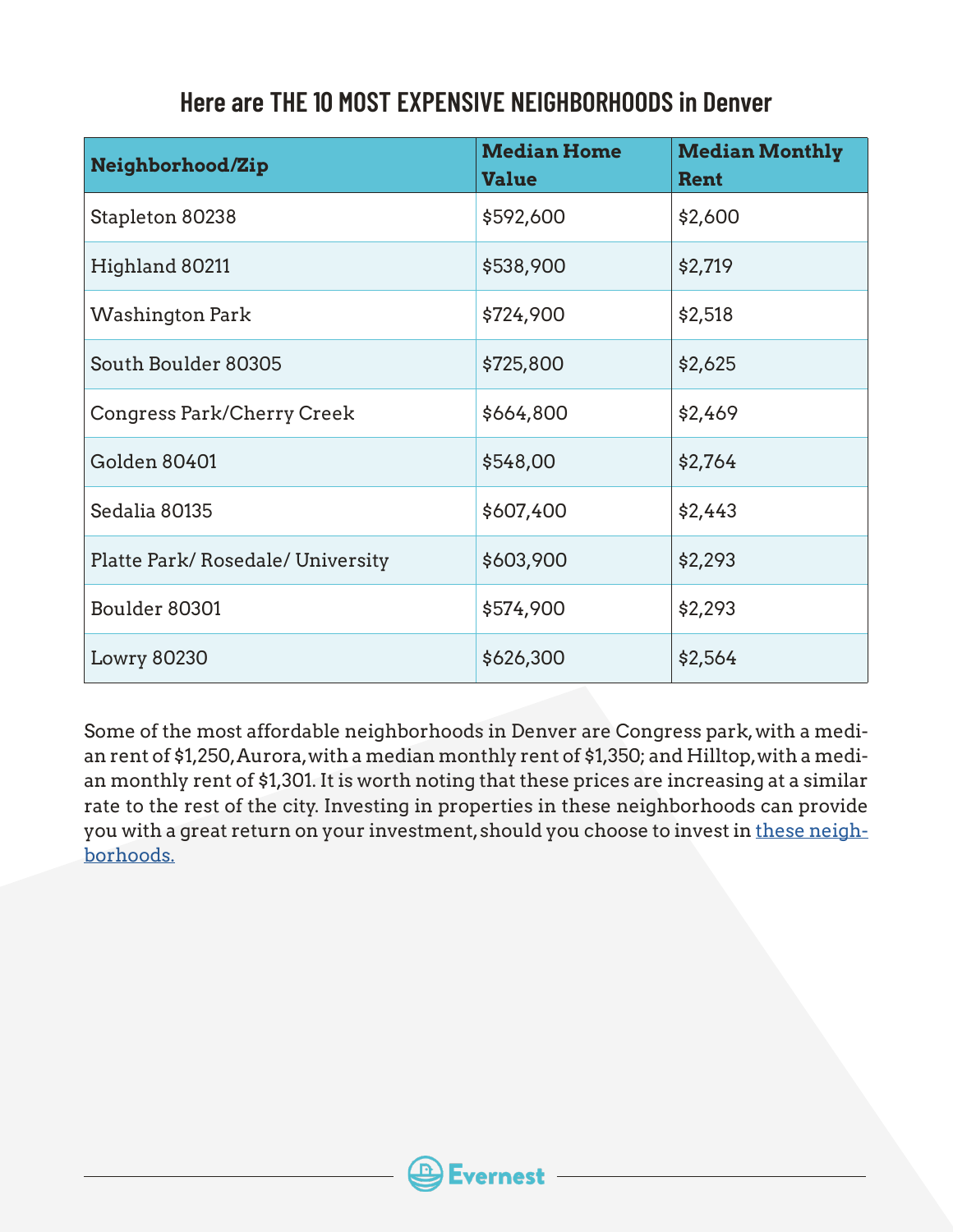#### **LOOKING FOR AN INVESTOR-FRIENDLY AGENT?**

From having access to off-market deals to building a team to knowing the proper rental rates, buying properties in a new market can be challenging as an investor. That's why we started Evernest Brokerage.

Invest in [some of the best real estate markets](https://www.evernest.co/locations/) in the United States without needing to be the expert. Working with Evernest's in-house brokerage team of investor-friendly Real Estate Agents is the simplest way to build a local team and grow your rental portfolio.

| o<br>ċ |  |
|--------|--|
|        |  |
|        |  |
|        |  |
|        |  |
|        |  |

**All you have to do is fill out this [form](https://www.evernest.co/pocket-listings/) and one of our agents will reach out within 24 hours.**



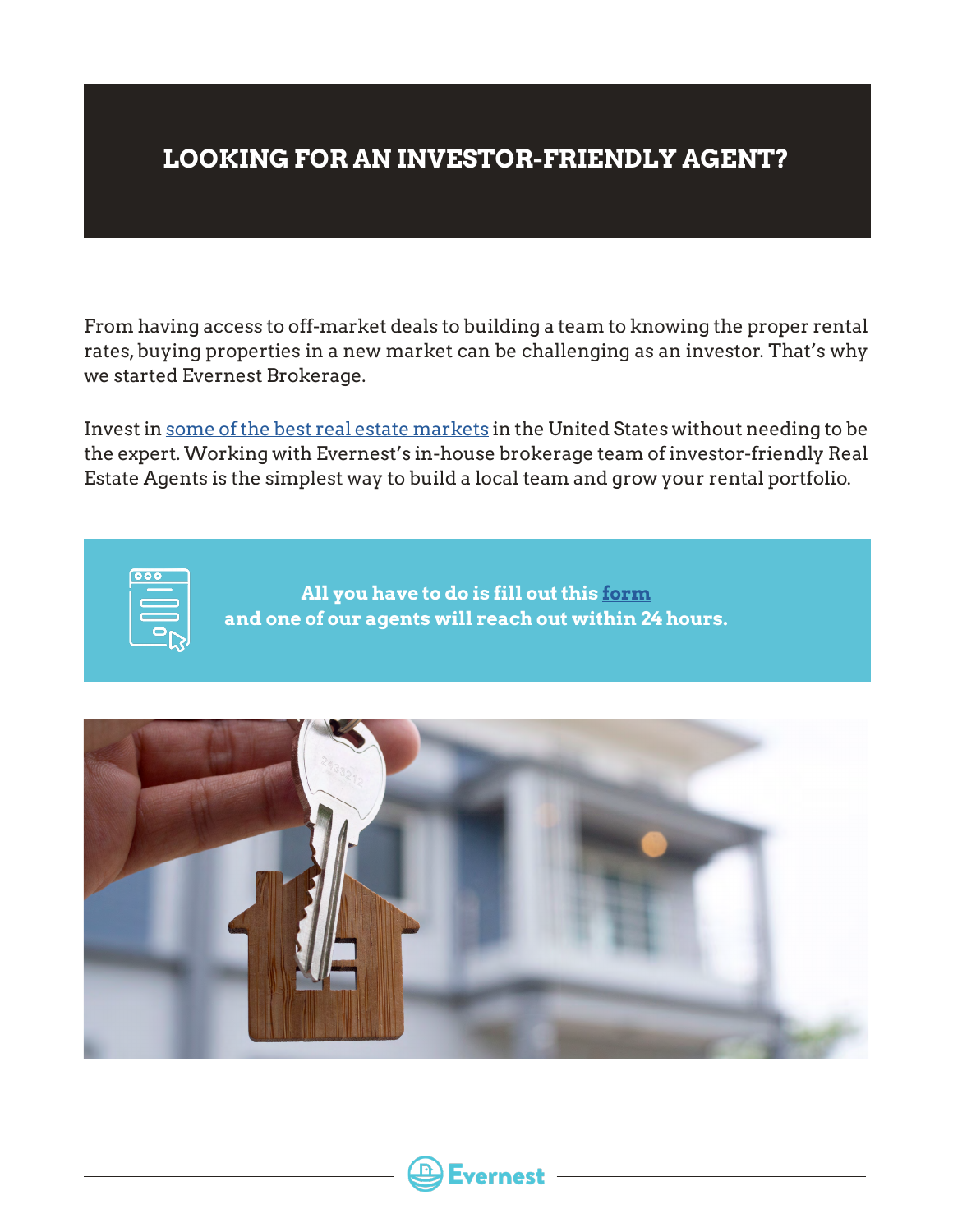### **FIVE REASONS** WHY DENVER IS A GREAT PLACE TO INVEST

There are many different reasons why investors are choosing Denver to purchase real estate. While Mile High City may not be for everyone, it is undoubtedly one of the best places to invest in real estate in 2021. Here are **5 reasons** why so many investors are buying property in Denver, Colorado, right now.



#### BUSINESS IS BOOMING

More large businesses are moving to Denver every year, bringing thousands of jobs with them. Retail giant Amazon [recent](https://www.bizjournals.com/denver/news/2020/08/18/amazon-denver-expansion.html)[ly](https://www.bizjournals.com/denver/news/2020/08/18/amazon-denver-expansion.html) opened a massive facility in Denver in 2019 and has invested over \$2.8 billion since 2010 (BizJournal).

**1.**

*[Google](https://www.bloomberg.com/news/photo-essays/2018-02-23/inside-google-s-131-million-boulder-campus)* is another high-roller who has recently moved into the Denver area, with a \$131 million data center that opened in 2018 (Bloomberg). Both of these giant companies see the value in opening sites in Denver, with more companies following suit, bringing more jobs, and adding to the value of the Mile High City.

The University System in Denver, as well as the healthcare system, are two other major players when it comes to Employment in Denver. Both of these industries are rapidly growing, and are projected to continue hiring more qualified candidates.

Most famously, the cannabis industry has created more than 20,00 jobs in Colorado in the last few years (WashingtonPost).

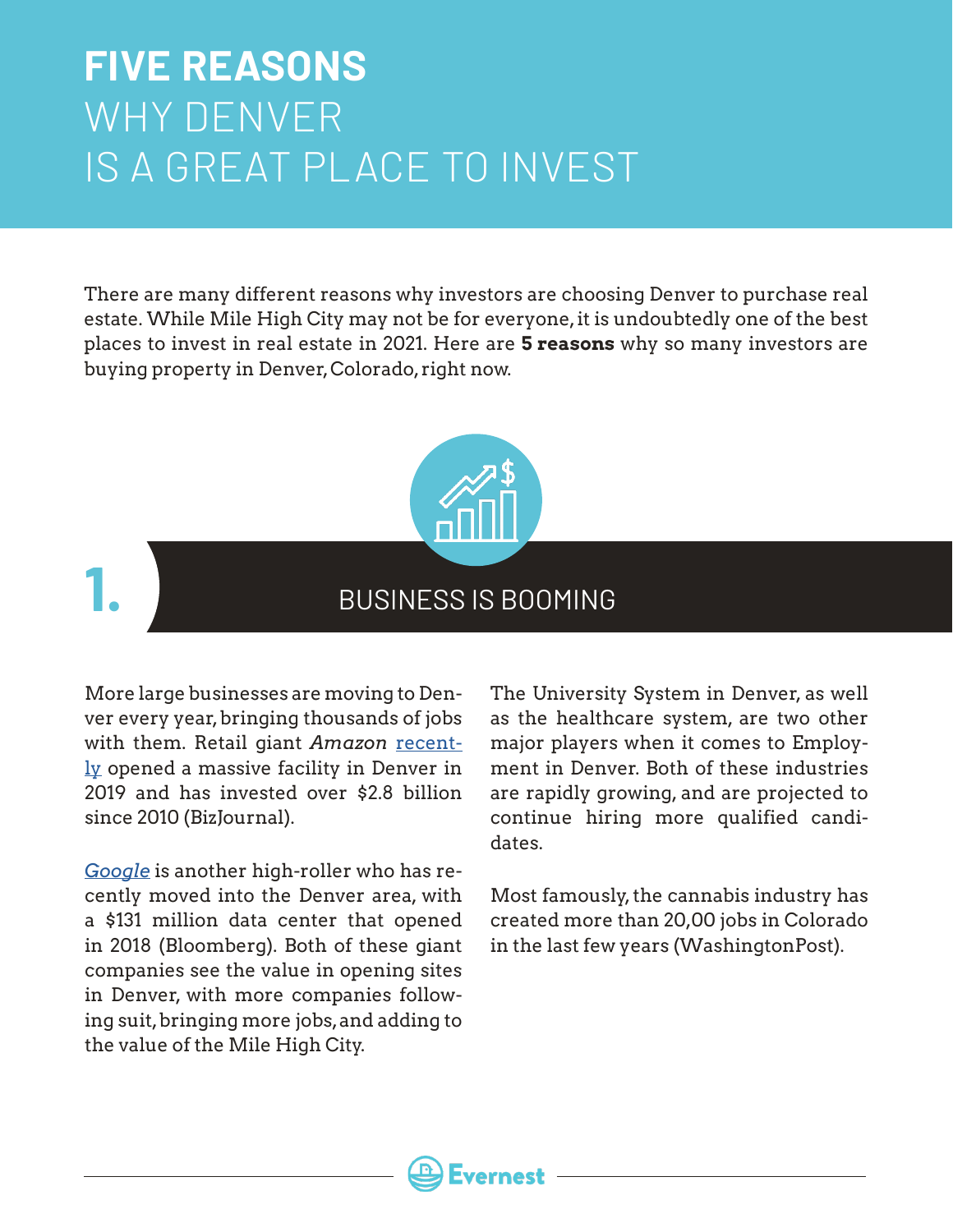

### POPULATION GROWTH

Much like the time of the gold rush, more and more people have similarly flocked to Denver in the last 10 years. Denver's population has surged [nearly 20%](https://denverite.com/2021/08/12/denver-population-growth/) since 2010 (Denverite). This recent increase in population can be linked to the growing job market, high standard of living, [excellent](https://www.greatschools.org/colorado/denver/) school systems, and the various industries that have taken root in Denver.

Whether residents are looking for a quiet neighborhood in the mountains or living close to sporting events and nightlife, many people are finding reasons to move to Denver. Since all new people will need places to live, investing in rental properties in Denver is a smart financial move.

(DRCOG)





#### PROFITABLE HOME FLIPPING

Denver is a city with one of the best places to purchase investment properties to sell them for a profit. Denver is one of the most [prosperous](https://www.prnewswire.com/news-releases/home-flipping-loan-volume-rises-to-nine-year-high-in-q1-2017-as-average-flipping-returns-decline-for-second-straight-quarter-300470871.html) cities to purchase houses for flipping with financing (PRNewswire).

Savvy investors are seeing [gains](http://realtyonegroupfivestar.com/why-denver-is-the-best-city-in-colorado-for-flipping-houses/) of over 109% flipping homes in Denver (RealtyOne). If you have a knack for flipping houses, whether that means buying rundown, abandoned properties or homes that need a little bit of renovation and TLC, Denver may be the booming redevelopment market you've been looking for.

It is relatively easy to obtain building permits in Colorado, Denver is ranked 13th for overall real estate investment and development, according to industry professionals interviewed by The Urban Land Institute (NoradRealEstate). However, due to Denver's large national forests and Rocky Mountain Park, expanding development is extremely limited.

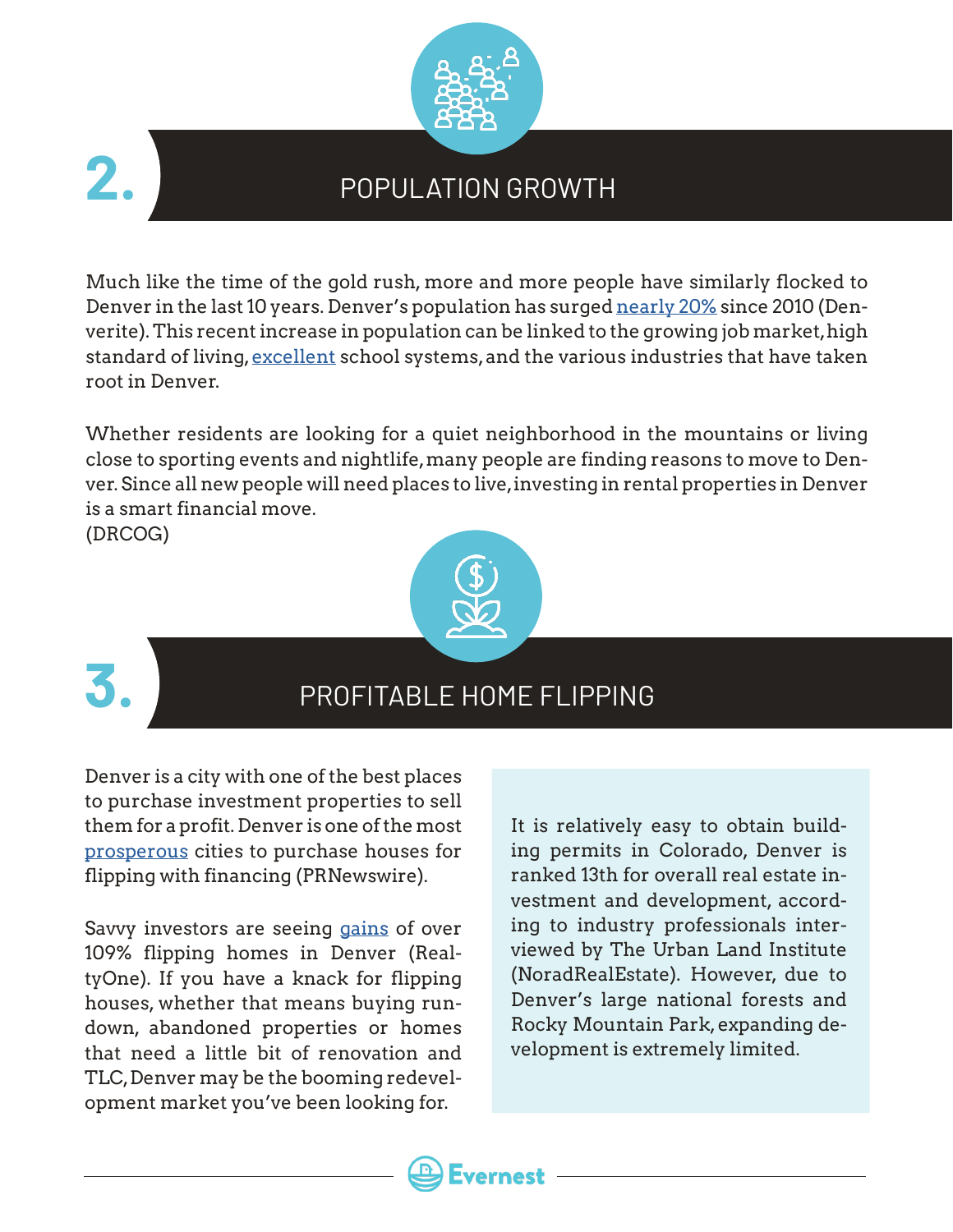



#### YEAR-ROUND TOURISM

Whether it's to take a Summer hike in the mountains, see an autumn concert at [Red](https://www.redrocksonline.com/) [Rocks,](https://www.redrocksonline.com/) or go skiing in the Winter, Denver has something for adventure-seekers all year long. Denver hosted [17.7 million](https://www.denver.org/tourism-pays/tourism-pays-for-denver/) overnight visitors in 2019, and the numbers have been climbing in the post-pandemic era.

Tourism in Denver is great for its residents and the local economy, with visitor spend-ing reaching [\\$7 billion](https://www.denver.org/tourism-pays/tourism-pays-for-denver/) in 2019 (Denver.org). While the numbers haven't been as high since the COVID-19 pandemic, projections show that the tourism industry is set for [re](https://www.downtowndenver.com/business-advantages-and-economic-development/state-of-downtown-denver/)[cord-breaking](https://www.downtowndenver.com/business-advantages-and-economic-development/state-of-downtown-denver/) numbers in 2022 (DowntownDenver).

This money inevitably makes its way back to the residents, whether through tourists paying sales taxes all over the city or even just spending money with the local economy. The tourism industry helps to keep Denver thriving and growing.

#### **Top 10 tourist attractions in Denver:**

- Red Rocks Amphitheatre
- Denver Botanic Gardens
- Denver Art Museum
- U.S. Mint
- Kirkland Museum of Fine and Decorative Art
- Coors Field
- Denver Museum of Nature and Science
- Denver Zoo
- American Museum of Western Art
- Wings Over the Rockies Air & Space Museum

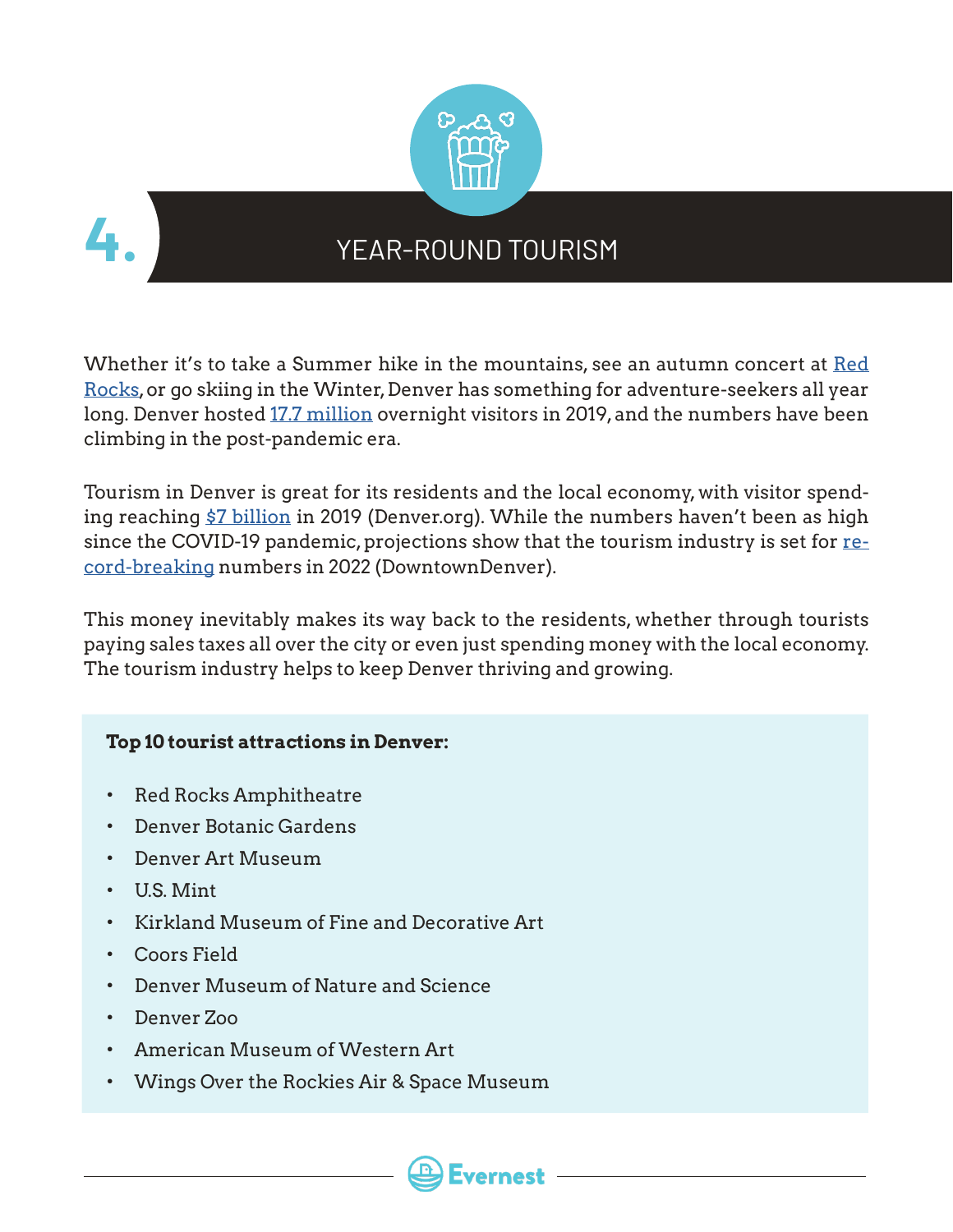

**5.**

#### COLORADO IS LANDLORD FRIENDLY

Owning rental properties can come with a litany of headaches and regulations to deal with, but Colorado makes being a landlord relatively easy. In Colorado, the landlord is free to charge any amount of rent that both parties have agreed upon [without regulato](https://www.nolo.com/legal-encyclopedia/overview-landlord-tenant-laws-colorado.html)[ry oversight](https://www.nolo.com/legal-encyclopedia/overview-landlord-tenant-laws-colorado.html) (NOLO).

Landlords in Colorado are also free to charge whatever [late fees](https://www.avail.co/education/laws/colorado-landlord-tenant-law) they wish, as long as they are detailed in the lease, making Colorado one of the most landlord-friendly states (AVAIL). Investing in a rental property with a company like [Evernest](http://evernest.co/) means that property owners have even less to worry about, as Evernest does all of the managing, fee collection, maintenance, and, if necessary, evictions for you, and all you need to worry about is your capital gains from investing in the real estate market.

Whether your reasons for investing in Denver's real estate market are based on commerce, population, or regulatory oversight, Evernest will be with you every step of the way. Our goal is to help you maximize return on your investment, with the minimal amount of headache typically associated with rental property investing.

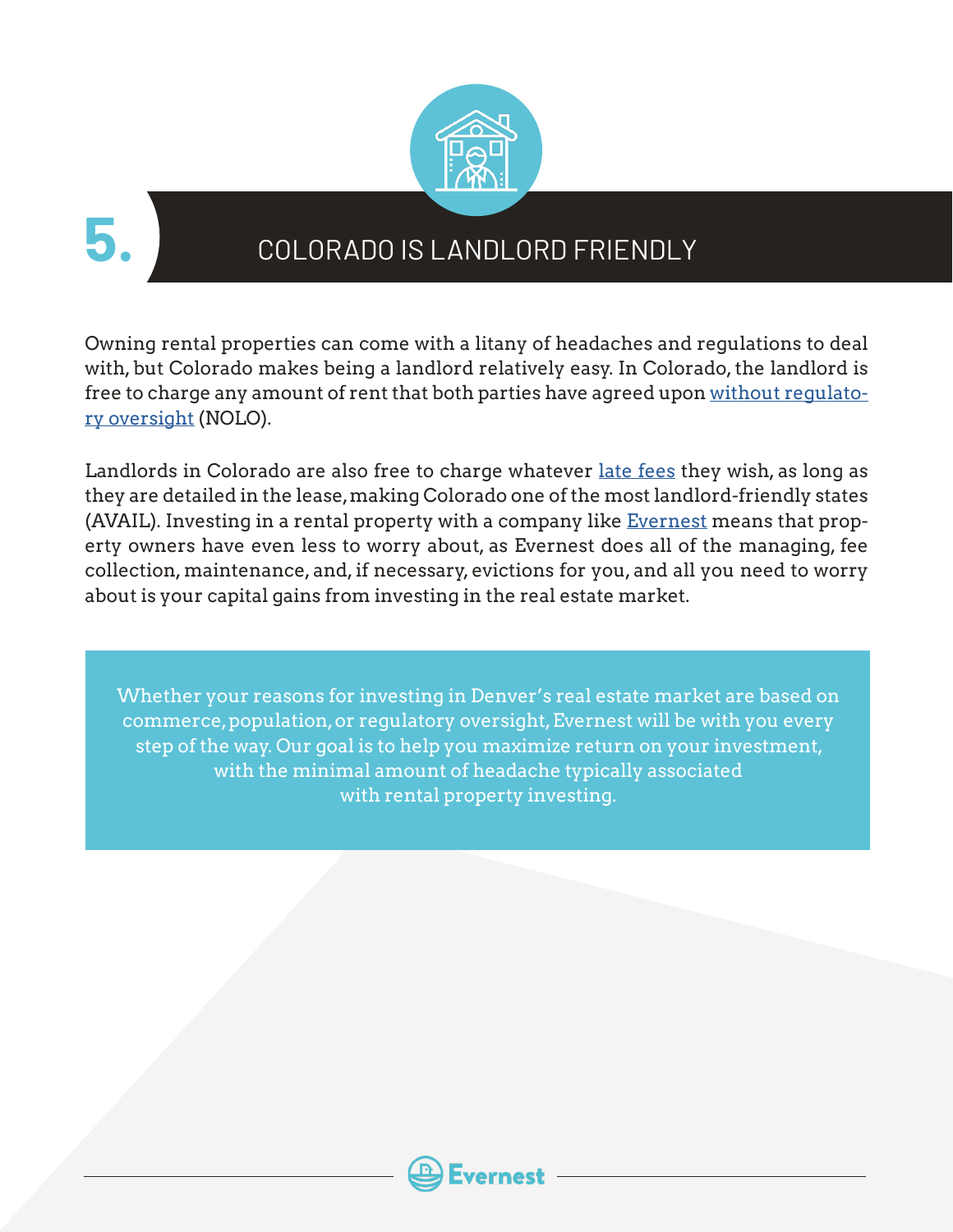## DENVER REAL ESTATE MARKET **PREDICTIONS**

Denver is a fascinating city that attracts visitors and residents of all kinds. Whether someone is looking for fast-paced city life filled with restaurants and attractions or living somewhere where they can spend time outdoors in nature, **Denver is a great place to live.**

While the 2020 COVID pandemic created disruptions in all kinds of markets and businesses, Denver has proven to be resilient and continues to grow in the post-pandemic landscape. **Here are our predictions for Denver's real estate market for 2022 and beyond.**

#### **1. UNEMPLOYMENT RATES WILL FALL**

While the unemployment numbers rose in Denver, like most of the country, businesses in Denver are back open and starting to hire more employees. With the recent increase in Denver's population over the last ten years, companies are aligning themselves to make up for lost time and hire more employees so they can grow their businesses.

#### **2. HOUSING SUPPLY WILL BECOME LIMITED**

In 2021, Denver saw more people buying homes than in recent years. More and more investors are "finding gold" in the Mile High City with its booming real estate market, and savvy investors know that Denver is a great city to find returns on real estate properties. The more people move to Denver, and the more locals go back to work, the more housing will become occupied. If you consider investing in property in Denver, be prepared to act quickly or engage in bidding wars with other buyers.

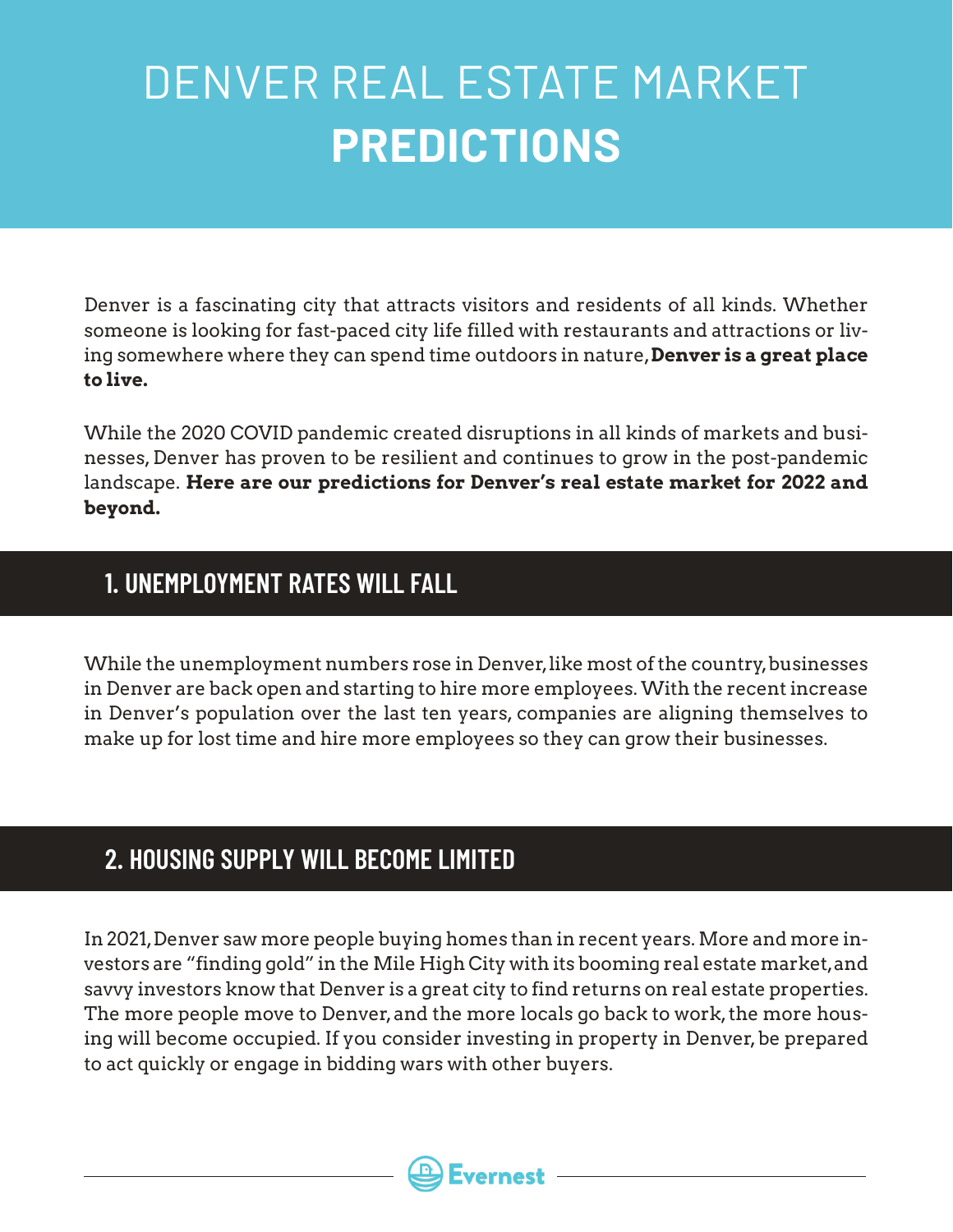Home values are high on a national level, and Denver is no exception. Even before the 2020 COVID pandemic, homes in Denver have been rising steadily for the past decade, without signs of dropping. With the influx of people and families moving to Denver, the inventory of homes will steadily decrease. When demand increases while supply decreases, the value of homes will continue to rise. Buying property in Denver right now is a wise investment, and Evernest is here to help.

It's easy to see the writing on the wall in Denver. People are getting back to work, and businesses are growing, which means that more and more individuals and families alike are relocating to Denver. The more that people are moving in, the more scarce housing becomes, making it more valuable.

There will not be a better time than right now to invest in rental properties in Denver, as home prices will only increase in the near future, making each property more valuable further down the line.

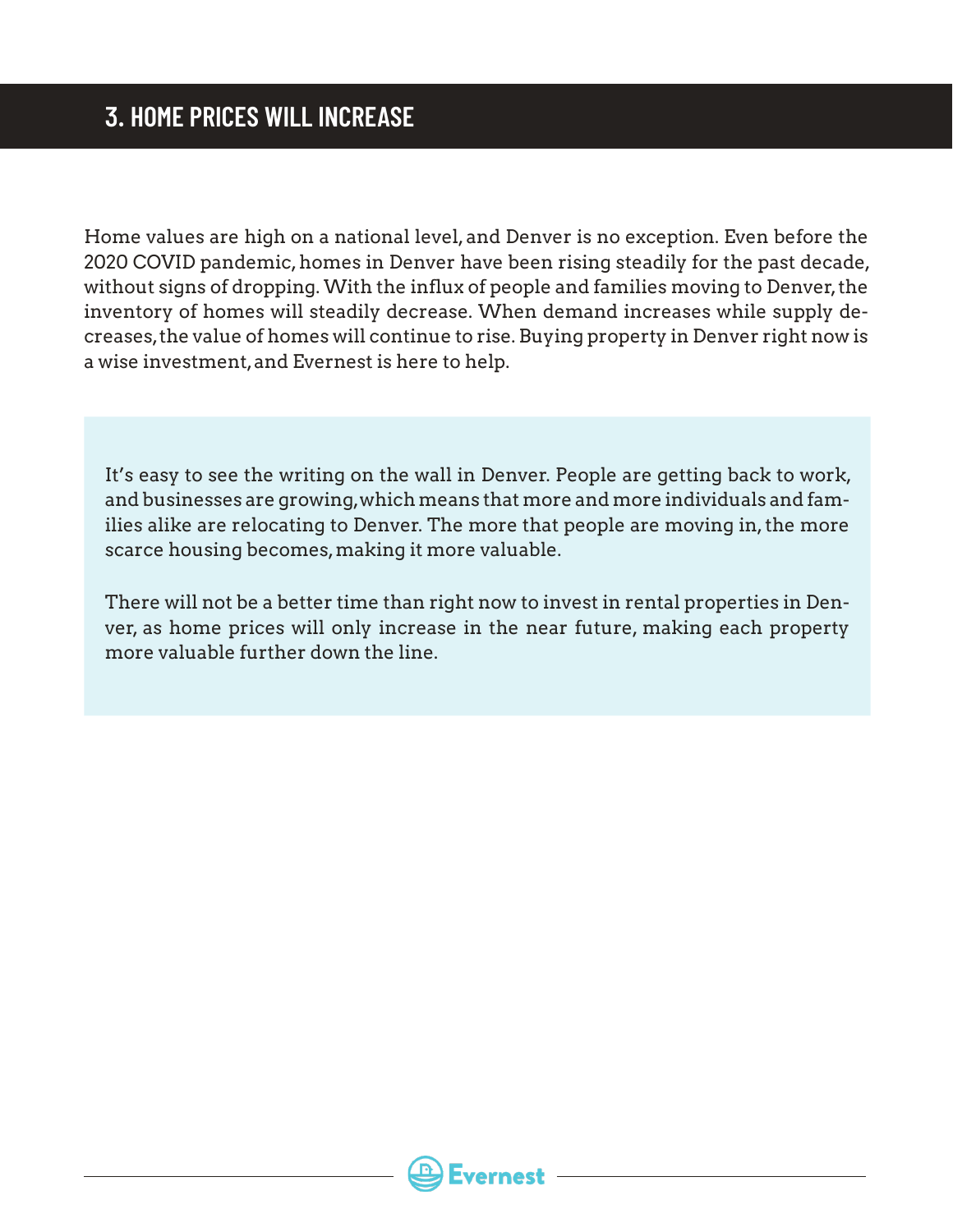# INVEST WITH **EVERNEST**

If you are an investor looking for rental properties with solid returns, Atlanta is a great market to consider.

Buying or selling real estate is one of the most important decisions you will make as an investor looking to build wealth. Building a team that you trust continues to be vital to the success of your investing journey. A stellar team is well-informed about critical factors that affect your specific market areas, such as changes in market conditions, market forecasts, consumer attitudes, best locations, timing, and interest rates.

**[EVERNEST](http://evernest.co)** has what you're looking for in a team with extensive experience investing in single & multi-family, cash-flow rental properties. Since 2008, our team has remained dedicated to providing investors & owners with the best in-house rental property services around. Evernest can offer investor-friendly brokerage services, white-glove property management, and in-house maintenance for all our customers.



**READY TO INVEST WITH OUR TEAM?** Let's talk. Fill out this form **[here](https://www.evernest.co/pocket-listings/)**.

**Are you an investor not just limited to Denver or Colorado?**You can invest in [some](https://www.evernest.co/locations/)  [of the best real estate markets](https://www.evernest.co/locations/) in the United States by working with Evernest's in-house Brokerage team of investor-friendly Real Estate Agents. All you have to do is fill out this [form](https://www.evernest.co/pocket-listings/) and one of our agents will reach out within 24 hours.

**WWW.EVERNEST.CO**

Evernest is here to help you make the smartest investments possible.

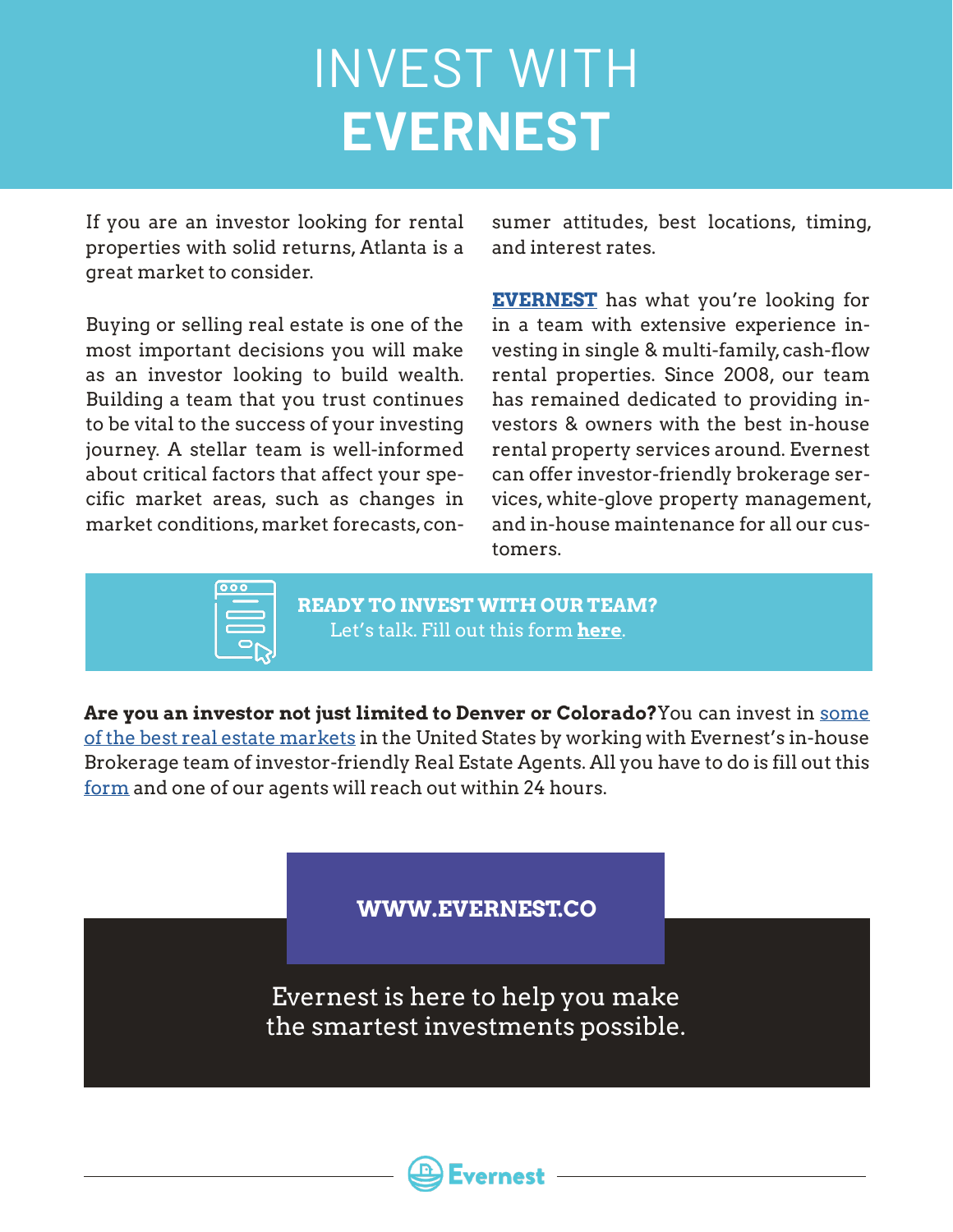# REFERENCES

- [https://datacommons.org/place/geoId/08031?utm\\_medium=explore&m](https://datacommons.org/place/geoId/08031?utm_medium=explore&mprop=count&popt=Person&hl=en)[prop=count&popt=Person&hl=en](https://datacommons.org/place/geoId/08031?utm_medium=explore&mprop=count&popt=Person&hl=en)
- <https://www.census.gov/quickfacts/fact/table/denvercitycolorado,US/PST045219>
- <https://www.deptofnumbers.com/unemployment/colorado/denver/>
- <https://www.statista.com/statistics/183883/gdp-of-the-denver-metro-area/>
- <https://www.careerinfonet.org/oview6.asp?printer=true&stfips=08>
- <https://www.denvergov.org/maps/map/neighborhoods>
- <https://car-co.stats.showingtime.com/docs/mmi/x/Statewide?src=map>
- [https://www.realtor.com/realestateandhomes-search/Denver\\_CO/overview](https://www.realtor.com/realestateandhomes-search/Denver_CO/overview)
- [https://www.dmarealtors.com/sites/default/files/file/2021-08/DMAR\\_Mar](https://www.dmarealtors.com/sites/default/files/file/2021-08/DMAR_MarketTrendsReport_August2021.pdf)[ketTrendsReport\\_August2021.pdf](https://www.dmarealtors.com/sites/default/files/file/2021-08/DMAR_MarketTrendsReport_August2021.pdf)
- [https://www.apartmentlist.com/co/denver#rent-report](https://www.apartmentlist.com/co/denver%23rent-report)
- <https://www.noradarealestate.com/blog/denver-real-estate-market/>
- <http://zipatlas.com/us/co/city-comparison/percentage-vacant-housing-units.4.htm>
- [https://realestate.usnews.com/real-estate/articles/denver-real-estate-hous](https://realestate.usnews.com/real-estate/articles/denver-real-estate-housing-market-forecasts-trends)[ing-market-forecasts-trends](https://realestate.usnews.com/real-estate/articles/denver-real-estate-housing-market-forecasts-trends)
- [https://www.bizjournals.com/denver/news/2020/08/18/amazon-denver-expansion.](https://www.bizjournals.com/denver/news/2020/08/18/amazon-denver-expansion.html) [html](https://www.bizjournals.com/denver/news/2020/08/18/amazon-denver-expansion.html)
- [https://www.bloomberg.com/news/photo-essays/2018-02-23/inside-google-s-131](https://www.bloomberg.com/news/photo-essays/2018-02-23/inside-google-s-131-million-boulder-campus) [million-boulder-campus](https://www.bloomberg.com/news/photo-essays/2018-02-23/inside-google-s-131-million-boulder-campus)
- <https://denverite.com/2021/08/12/denver-population-growth/>
- <https://www.greatschools.org/colorado/denver/>
- [https://www.prnewswire.com/news-releases/home-flipping-loan-volume-rises-to](https://www.prnewswire.com/news-releases/home-flipping-loan-volume-rises-to-nine-year-high-in-q1-2017-as-average-flipping-returns-decline-for-second-straight-quarter-300470871.html)[nine-year-high-in-q1-2017-as-average-flipping-returns-decline-for-second-straight](https://www.prnewswire.com/news-releases/home-flipping-loan-volume-rises-to-nine-year-high-in-q1-2017-as-average-flipping-returns-decline-for-second-straight-quarter-300470871.html)[quarter-300470871.html](https://www.prnewswire.com/news-releases/home-flipping-loan-volume-rises-to-nine-year-high-in-q1-2017-as-average-flipping-returns-decline-for-second-straight-quarter-300470871.html)